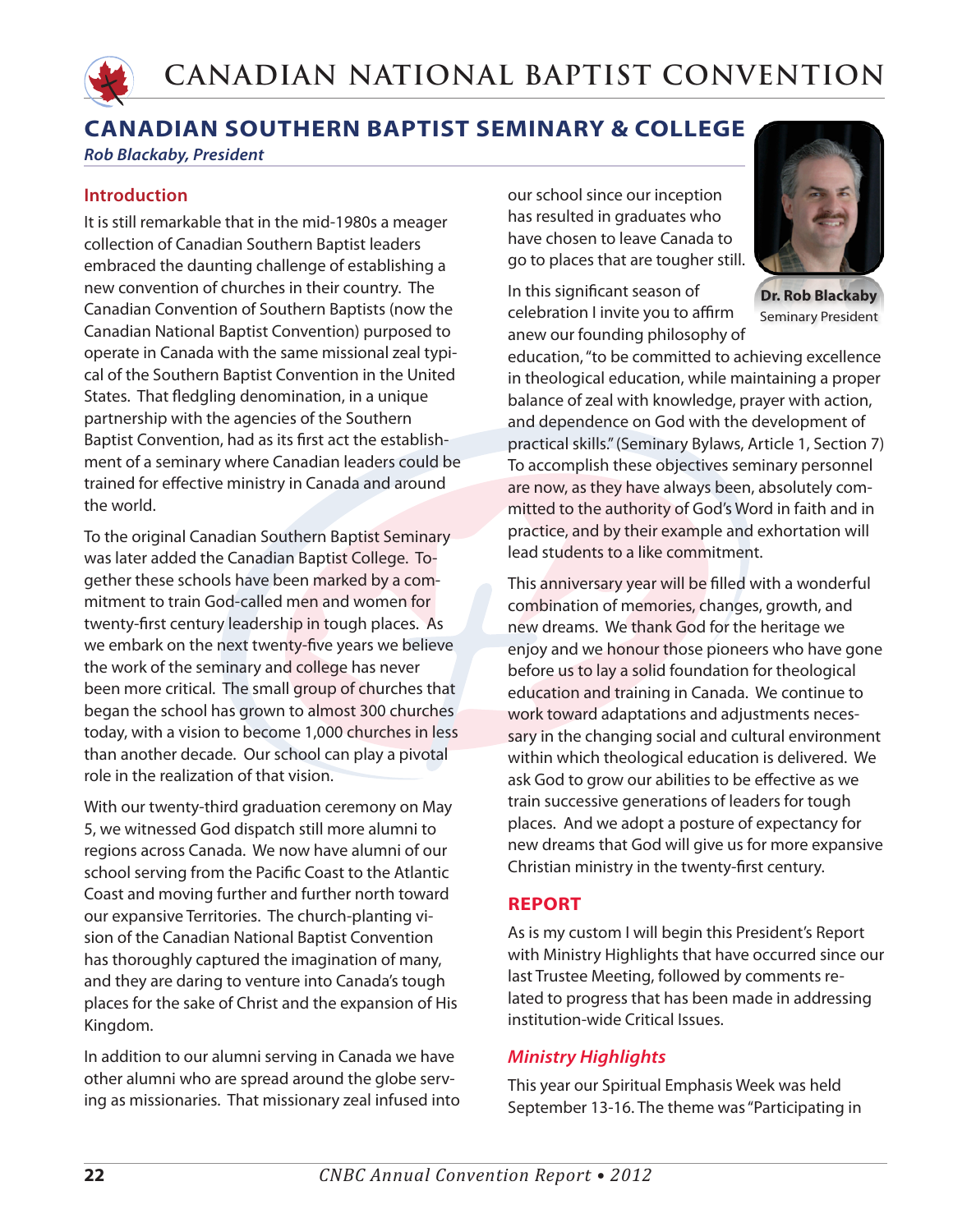

*Rob Blackaby, President*

a Kingdom Movement". The speaker for the first four sessions was Cesar Parra, a member of our 2011 graduating class, whose theme was "Evangelism: Discovering New Kingdom Participants." The speaker for our final day was Gary Smith, whose theme was "Becoming a Catalyst for Kingdom Expansion". The week was a powerful and impacting charge with which to start a new academic year.

There is much to report that pertains to our Academic Department. Having received accreditation from ATS for two new masters degrees this past spring, we were excited this past fall semester to begin offering courses required for the completion of those degrees. The MA (Biblical Studies) and the MA in Christian Ministry (three tracks are Pastoral Leadership, Missions and Church Planting, and Applied Ministry) show early promise as effective and expedited avenues for training God-called men and women for twenty-first century leadership in tough places.

The special week in February dedicated to Academic Lectureship was a success as we welcomed Daniel Block to train us in "The Gospel According to Moses." Attendance at each of the five sessions was consistently good, and the lectures are now available to the public on our web site, under "Online Chapel Services."

In the absence of Kevin Peacock and Glenn Watson this past spring semester we were blessed to welcome back Dr. Jimmie Nelson as a guest faculty member. As in the past, he fit in well with our faculty and has made a good impact on our total school community.

In preparation for our 25<sup>th</sup> Anniversary Weekend, August 24-25, 2012, Barry Nelson is responsible for arranging for Dr. Karen Bullock to write a concise history of the Canadian Southern Baptist Seminary & College. Not only will this be a treasure for our school community and a further demonstration of Dr. Bullock's partnership with us in theological education, but it is also the most recent example of a rich and growing relationship with B.H. Carroll

Theological Institute. Also from this school in 2011 and 2012 we have benefited from Norma Hedin and Bud Smith, who have done a fabulous job teaching our students. Both professors are scheduled to teach for us again in 2013.

This May we have welcomed Dr. Alvin Reid of Southeastern Baptist Theological Seminary to teach an intensive course on Prayer and Spiritual Awakenings, as well as Dr. Roger Freeman (recently retired from FBC Clarksville, TN) to teach an intensive course on John Bunyan and Pilgrim's Progress. This May we were also pleased to welcome Randy Davis, Executive Director of the Tennessee Baptist Convention, to be the Commencement Speaker during our Graduation Ceremony. Our school still has a year and half left in the partnership between us and the Tennessee Baptist Convention.

It is a joy to have already welcomed Kevin and Brenda Peacock back to our campus. Kevin will resume teaching in the fall semester. Glenn and Sherri Watson are scheduled to return in mid-summer ready to resume their respective duties in the fall semester.

We were saddened this semester to receive Jimmy Cobb's resignation. On April 27 he taught his last class as a faculty member with us. It is impossible to fully estimate the ways in which God has used him to enrich and develop our school since his arrival in 1996, but we can celebrate his legacy and express openly our appreciation for his exemplary life as a minister of the Gospel of Christ and as a first-class academician who never allowed his scholarship to be divorced from community life.

Again this year graduated 11 students. Four students completed the requirements for the Bachelor of Christian Ministry (BCMin) degree: Chad Garris, Joonha Hwang, Dan Rempel, and Yuta Seki. One student completed the requirements for the Master of Arts Biblical Studies degree: Hanjoon Lee. Six students completed the requirements for the Master Divinity (MDiv) degree: Shin Hwang, Zeta Lee, Amanda Porter, Nathan Vedoya, Sean Jay Vedoya,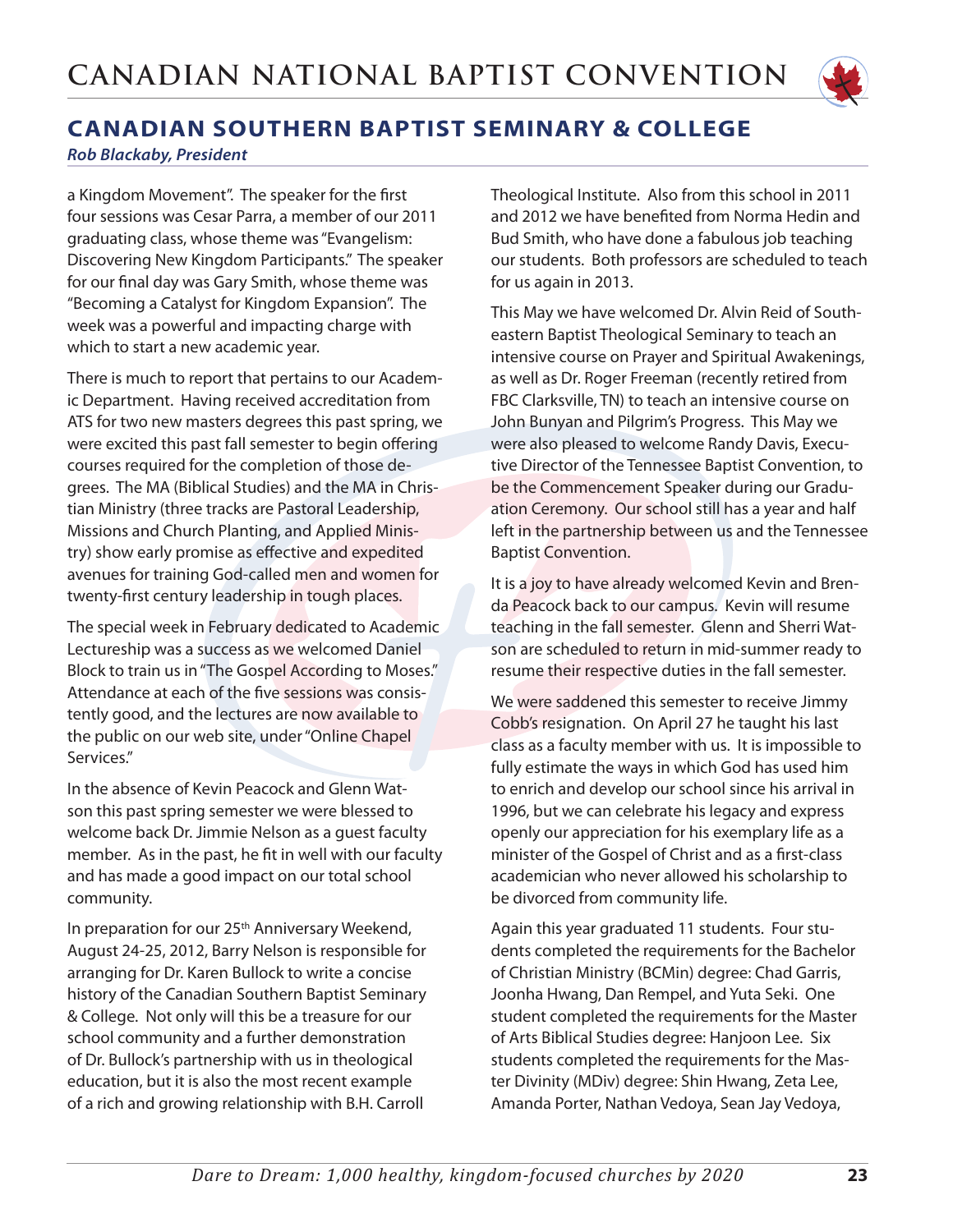

#### *Rob Blackaby, President*

#### and Rachel Phillips.

Given the fact that we are operating this year on an amended budget, it is all the more miraculous that God has enabled us to increase our staff in the Development and Recruitment Departments. Early in 2012 Kristie Watson resigned from her position in the Development Office, and we prayed that God would direct us to an able replacement.

Instead God arranged for us to hire by the end of January two people, Dan Kazmaier and Mike Sharkey. Both Dan and Mike are current students, and will be working part-time in the Development Department. Each brings a wealth of skills and abilities. Also early in 2012 Jay Maynard resigned from the position of Cochrane Campus Recruitment Coordinator. By the end of February God arranged for us to hire Chris Ney as our Recruiter (chiefly responsible to be a presence at planned off-site regional recruitment opportunities in Alberta, Saskatchewan, Montana, and the Dakotas) and Jon Anderson as our Cochrane Campus Recruitment Coordinator (chiefly responsible to provide a consistent presence on the CSBS&C campus). It is amazing to see God's hand in all of this. To get four very qualified students working in two offices within the budget allotted for two people is divine grace.

As of a little over a month ago Shaw Cable has brought their line to the property boundary of our campus. This is a significant development in our infrastructure that could easily go unrecognized because it will soon be buried. But the arrival of high speed cable on our campus is a substantial upgrade. Rather than having to cope with the frustratingly inconsistent service of three separate towers we will be physically connected to the Shaw Network. It is anticipated that each student will soon have access to a bundle including phone, internet, and cable TV that ensures reliability. The CNBC offices will also benefit from Shaw services.

During 2011 much-needed and in some cases muchoverdue physical improvements to our campus were completed. In most cases these improvements were chronically postponed year after year due to a lack in available funds. But in both 2009 and 2010 we satisfied our Annual Fund Goal, allowing us to finally tackle obvious trouble areas. This summer, for example, we repaved a significant portion of the road into our campus. What was left of the funds from our Sewer Campaign covered the majority of the cost to our school for this project. Also this summer we finished laying new carpet throughout the Academic Building. The new carpet replaced the flooring original to the building which had become so worn in high-traffic areas as to become hazardous.

While physical improvements are easy to recognize on our campus, other improvements that are just as critical are largely unnoticed. Chief of these upgrades is IT improvements, like the overhaul of our exchange server. Wasim Ahmed has been a key asset to our school in helping us navigate toward technological soundness again. Few realize the precarious state that our IT infrastructure was in. We now have confidence in our systems and are in the midst if a system-wide upgrade to Windows 7 and Outlook 2010.

### *Critical Issues*

The following headers represent the three Critical Issues we have been addressing as a school during the 2011/2012 academic year. While the detailed line items pertaining to each issue are not included here, I have provided a sampling of most recent accomplishments.

#### *Critical Issue #1: Student Discovery and Enhancement*

While we continue to work on finalizing blue prints for the Kids-Helping-Kids Building, we do not anticipate entering into a capital campaign until late 2013 at the earliest. At that time we will contract the services of a professional group (like The Timothy Group or The Focus Group) to work with us in developing a pre-campaign, campaign, and stewardship strategy.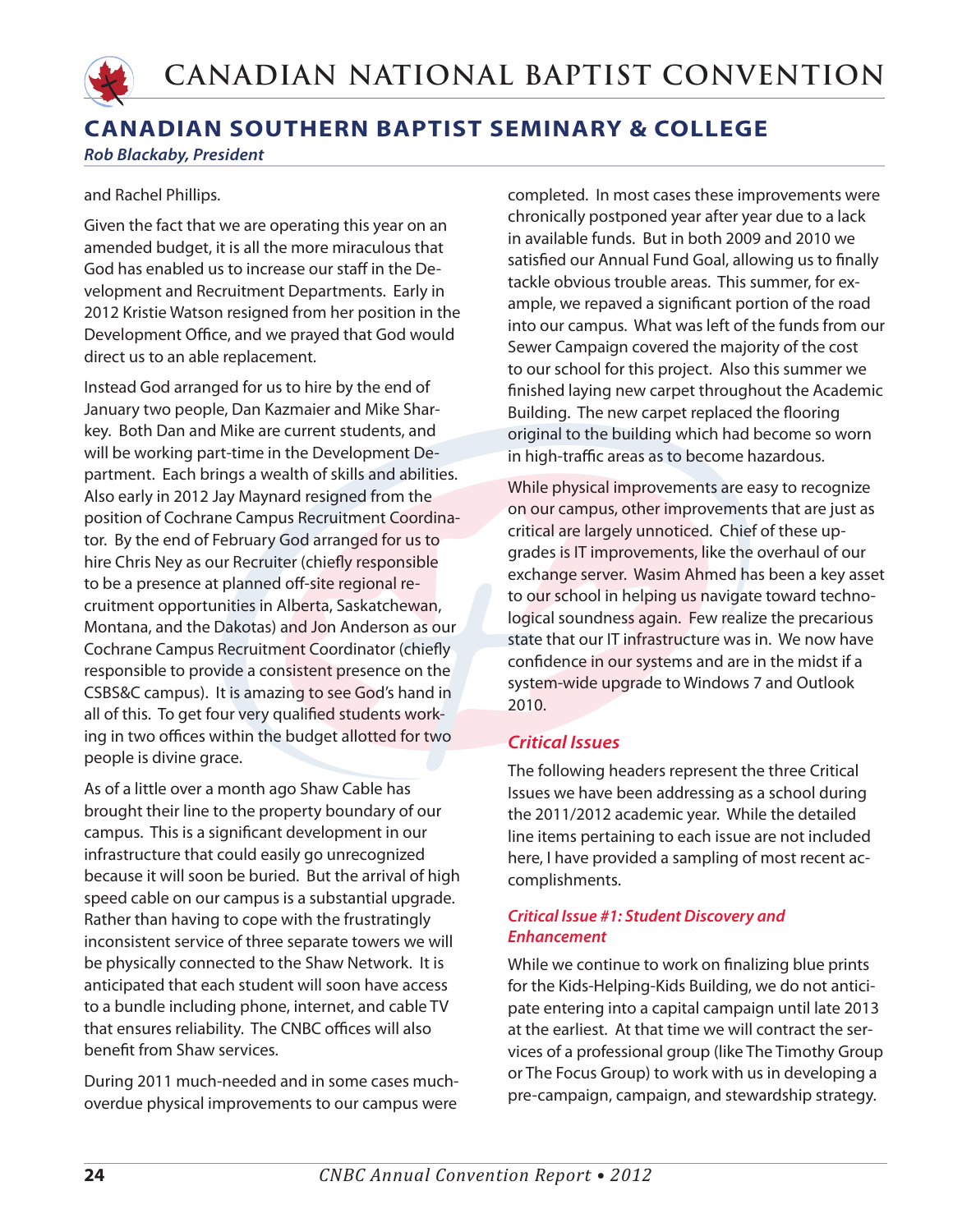

*Rob Blackaby, President*

Al Landriault has been developing a comprehensive all-play strategy for recruiting that incorporates all CSBS&C constituents (faculty, staff and students). Ed Allen, our Facilities Manager, is a great example of this. Twice already this semester he has spoken on behalf of our school, first in Colorado and then in Alberta. Under Steve Booth's leadership faculty members are purposefully "calling out the called" wherever they speak. It is exciting to hear reports monthly in Faculty Meetings of prospective students discovered by each professor.

Current student participation in recruitment initiatives has been significantly heightened through the Student Ambassador Program. Beginning with the fall 2011 incoming class we are asking students to commit five hours per semester to help further the efforts of either the Recruitment Office or the Development Office. This is a reasonable response to the generous investment made in our students by our donors, convention, and partners.

### *Critical Issue #2: Institutional Advancement*

For close to two years Barry Nelson and I have been meeting with (what we have termed) a Land Development Team. This small group of local businessmen is working with us to develop a portion of our property for the purpose of income generation. These men have made initial presentations to officials with the Town of Cochrane for the purpose of establishing a storage lot for RVs, etc. on the southwest corner of our property.

Beginning in the fall semester Sabine Koster and I began to rent out to the public at least six (a block) of our vacant student housing units. This is being done in six month lease terms. This summer we will increase the number of public units to eight. When those are full, it will generate in a year close to \$100,000 of revenue for our school.

In June our Mountainview Christian Bookstore was the sole distributor of materials at the Calgary Beth Moore conference. This was a sizable event, and Marion Brunning and Sabine Koster successfully bid for the right to serve the thousands of ladies who were in attendance. It is anticipated that this event will have ensured a healthy profit margin for our bookstore in 2012.

We continue to work toward the launch of a Toronto Regional Campus. We submitted a proposal for funding to Toronto-based foundation. They asked for a secondary and more detailed proposal to be submitted by mid-May. That proposal has now been submitted. Once we have secured funding we will be able to move forward.

The transition from the North American Baptist Education Foundation to the Women's Missionary Union Foundation is complete, and we are thrilled with the relationship that is developing between our school and David George, WMUF Executive Director. They have been of great help to us with marketing in the United States, communication with our current donors, and the discovery of new donors.

### *Critical Issue #3: Enhanced Ownership by Constituency*

Much work is being done on our 25<sup>th</sup> Anniversary Homecoming Weekend, scheduled for August 24- 25, 2012. Beginning on the evening of August 24 we expect to welcome alumni and friends of our school for a camp out. Saturday will be a full day of activity, and we will conclude the weekend with live performances by High Valley and Carolyn Arends. This will be a unique and important opportunity for us to recognize the community God has developed in, through and around the CSBS&C, and to give us increased exposure in the Calgary area Christian community.

## *Recent Testimonials*

I would like to share two testimonials from 2011 seminary graduates. Both men were led spontaneously to send notes of encouragement to our school, and these notes are representative of numerous other encouraging correspondences we received throughout the past year. The first came from Trevor